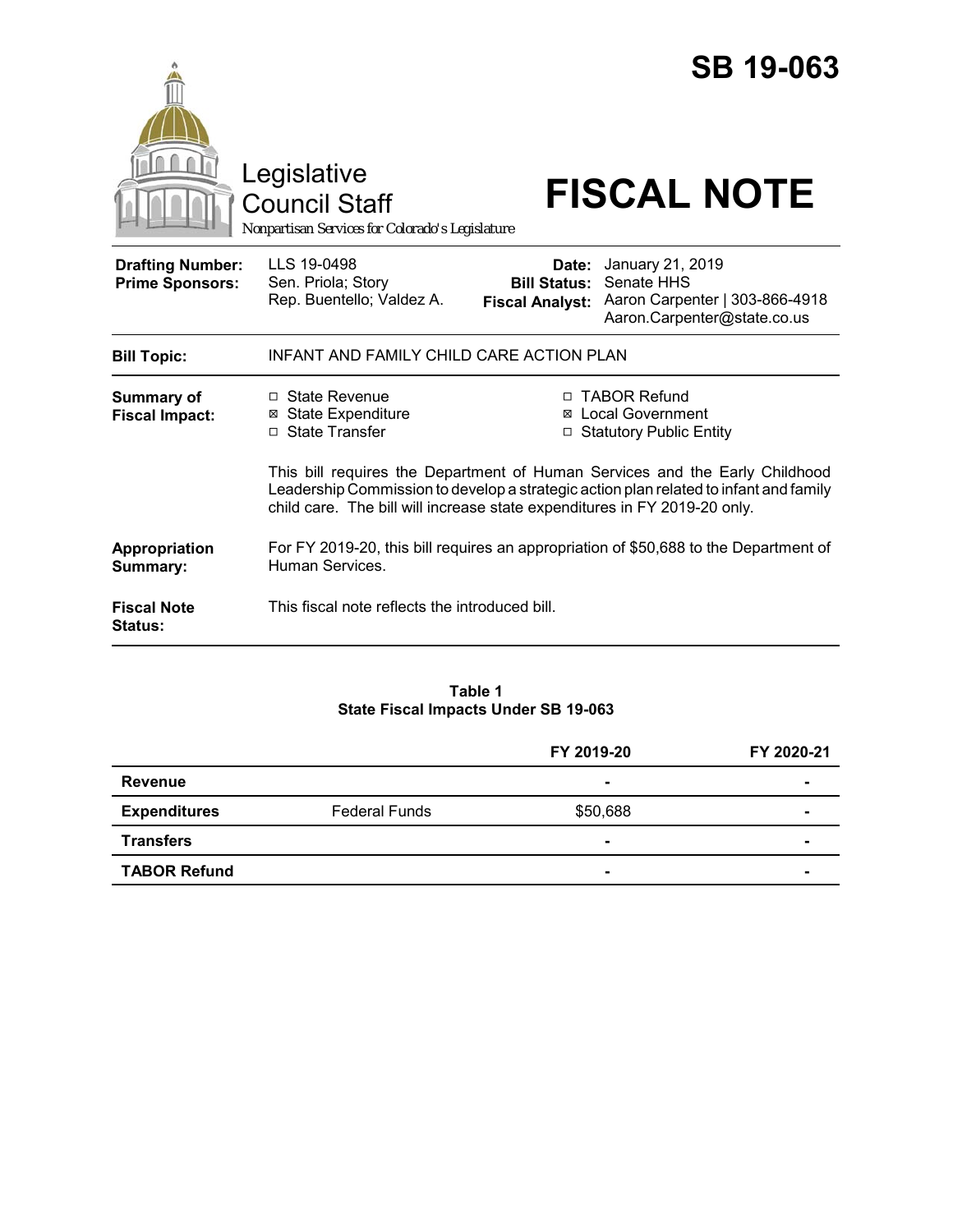January 21, 2019

## **Summary of Legislation**

This bill requires the Department of Human Services (DHS) and the Early Childhood Leadership Commission to develop a strategic action plan to address the decline of family child care homes and availability of child care throughout the state. In developing the plan, the DHS must conduct outreach to stakeholders listed in the bill, identify recommendations that have support among the stakeholders, and outline the extent of that support. The report must be submitted to the General Assembly by December 1, 2019. The bill requires, among other things, that the plan outline the number of licensed family child care homes in the state; the obstacles they face, including why they may not provide infant care; information on state and local conditions for operating family child care homes; how state programs and public investment promote available and affordable care; a list of available resources to assist providers; and recommendations that do not require additional resources.

# **Background**

In 2018, Colorado was awarded a \$5.8 million federal Preschool Development Grant for children from Birth through Age Five. The grant program supports states in their efforts to analyze the current landscape of the early care and learning system as well as implementing changes that maximize the availability of high-quality early childhood care and education options for low-income and undeserved families.

## **State Expenditures**

In FY 2019-20, DHS will increase federal fund expenditures by \$50,688 in order to hire a contractor to study the issues required under the bill. This fiscal note assumes that many of the aspects of the strategic action plan highlighted in the bill are already being completed as part of the work for the Preschool Development Grant. However, the plan requires additional work beyond the scope of this existing grant. The fiscal note also assumes that due to the short timeline, the DHS must hire a contractor in order to complete the plan on time. The fiscal note estimates that 384 hours of contractor work is necessary to complete the plan at a rate of \$120 per hour, plus 10 percent in overhead costs.

### **Local Government**

To the extent that local government entities participate in the creation of the strategic action plan, workload will increase for those entities.

### **Effective Date**

The bill takes effect August 2, 2019, if the General Assembly adjourns on May 3, 2019, as scheduled, and no referendum petition is filed.